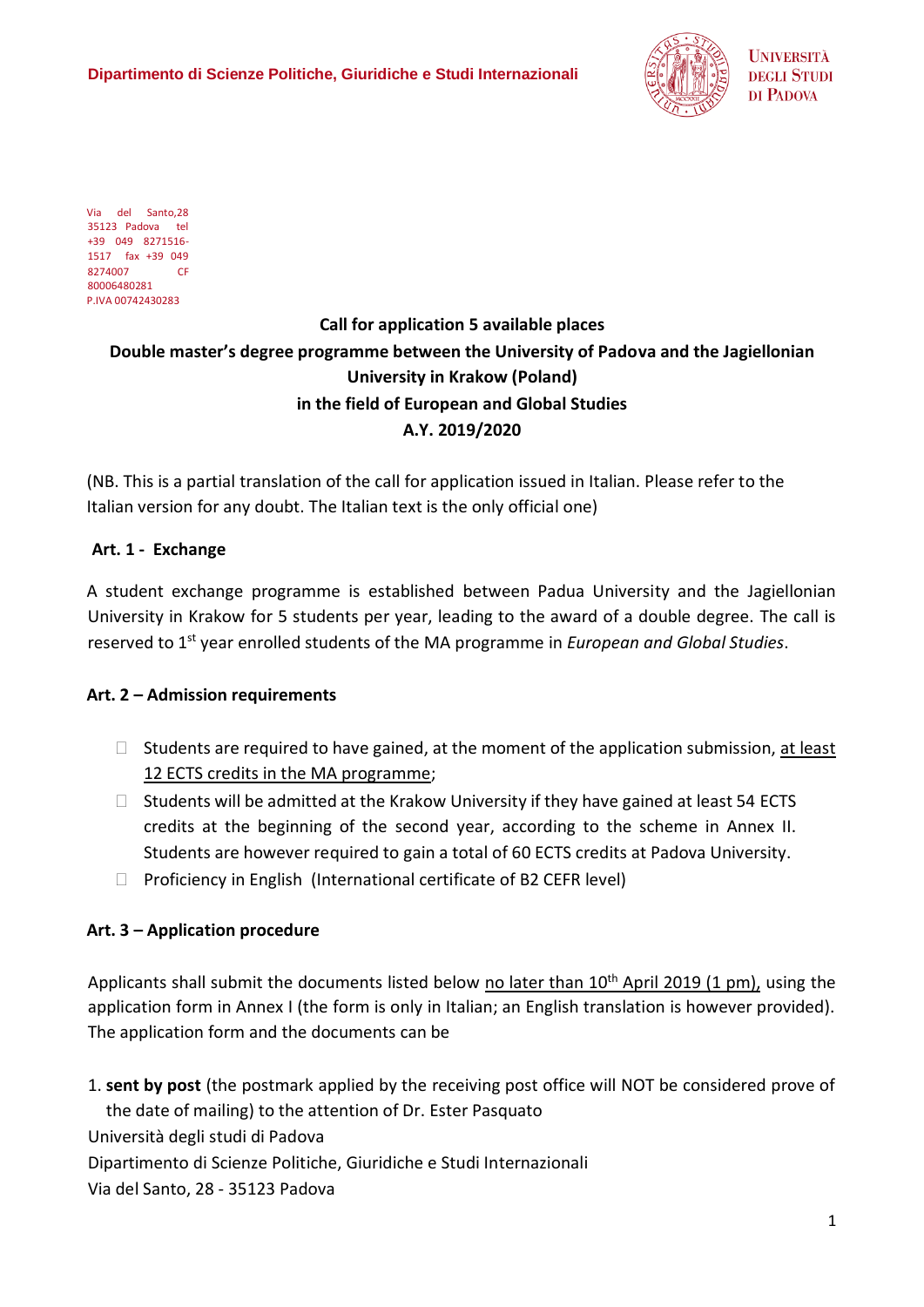

2. **handed in personally to the Erasmus/Internationalization Office** of the Department of Political Science, Law and International Studies, via del Santo 28 – 1<sup>st</sup> floor, room 02 013 on Tuesday and Wednesday 10 am - 1pm and 3 pm - 5 pm.

## 3. **sent through certified e-mail** to: [dipartimento.spgi@pec.unipd.it](mailto:dipartimento.spgi@pec.unipd.it)

For further information contact Dr Ester Pasquato (email [ester.pasquato@unipd.it,](mailto:ester.pasquato@unipd.it) tel. 049 8274082)

Documents to be annexed to the application form are:

- $\Box$  Self-certification of the BA degree with the list of passed exams with marks and ECTS credits; Self-certification of the enrollment at the Master's degree, with the list of the passed exams with marks and ECTS credits;
- **Motivation letter;**
- □ Curriculum Vitae [\(http://europass.cedefop.europa.eu/en/documents/curriculum-vitae\)](http://europass.cedefop.europa.eu/en/documents/curriculum-vitae);
- $\Box$  Photocopy of a valid Passport or Identity card;
- □ English Language Certificates.

Annex I provides the application form (in Italian) students have to fill. Incomplete applications will not be evaluated.

## **Art. 4 – Selection criteria**

Student selection will be based on the following criteria:

- □ Weighted average of marks
- □ Motivation letter
- $\Box$  Curriculum vitae
- □ Knowledge of the English language

The selection will be made by the Commission appointed by the EGoS Council. Candidates are required to be present at the meeting scheduled on  $17<sup>th</sup>$  April 2019 at 10.30 am in prof. Domorenok office (via del Santo 28, second floor) with their ID card. Candidates who will not take part in the selection will be automatically excluded from the final ranking.

## **Art. 5 – Selection procedure and ranking**

Students' applications will be evaluated according to the following criteria:

 $\triangleright$  From 0 to 60 points: weighted average marks (related to the BA and MA programme)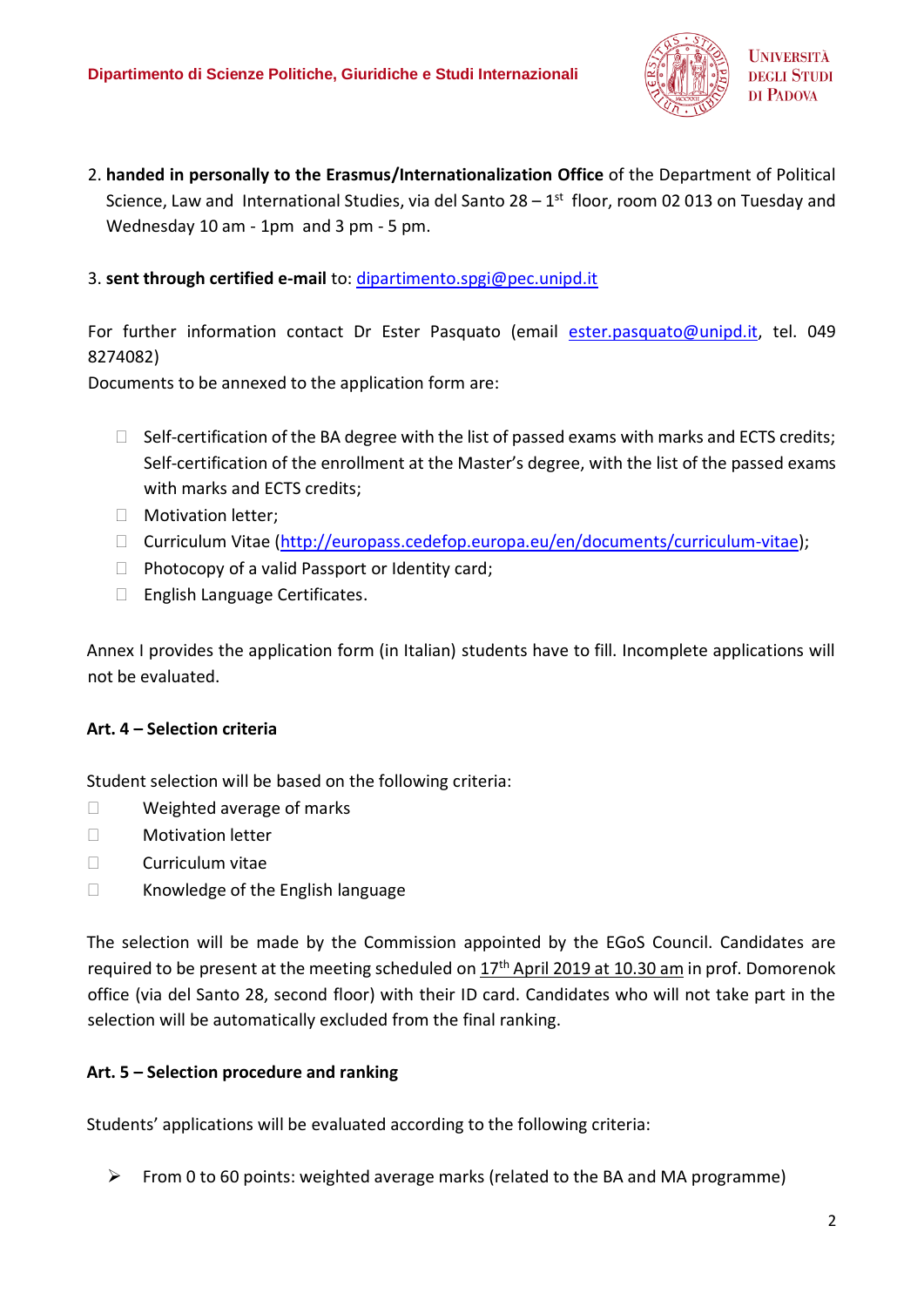

- $\triangleright$  From 0 to 15 points: curriculum;
- $\triangleright$  From 0 to 20 points: motivation letter and interview
- $\triangleright$  From 0 to 5 points: knowledge of English language

To be admitted to the double degree programme candidates have to obtain at least 60 points out of 100.

The ranking list will be published and made available at the Erasmus/Internationalization Office of the Department of Political Science, Law and International Studies, via del Santo 28 – 1st floor, as well as on the web page [http://www.spgi.unipd.it/didattica/mobilita-internazionale/doppio](http://www.spgi.unipd.it/didattica/mobilita-internazionale/doppio-diploma)[diploma](http://www.spgi.unipd.it/didattica/mobilita-internazionale/doppio-diploma) on 18th April 2019.

Selected students will be informed about when and how to confirm acceptance. In case they do not confirm, next students in the ranking list will succeed.

# **Art. 6 – Fellowship/ Funding**

Double Degree Students will receive a scholarship of 700  $\epsilon$ /month for 12 months maximum. A reimbursement of 400 € maximum will be given for travel expenses. Before leaving, students will sign a financial contract which will define the amount and the disbursement methods. Students will receive a first instalment of 70% of the total amount within 2 months from their departure, on the basis of their *Arrival Certificate.* They will receive the balance (30%) and the travel reimbursement after their return to Padova University on the basis of their *Attendance Certificate*.

At the end of the mobility, students will be asked to write a brief report on the carried out activities. The scholarship is strictly connected to the participation to the programme and the attainment of the two degrees. If the mobility is interrupted in advance without good reasons, students will have to return the scholarship. In particular:

- In case of withdrawal within 3 months, students will be asked to return the entire sum
- After 3 months, they will receive only the money corresponding to the exact number of days spent abroad.

Selected students are exempted from paying fees at the host university, but they should be regularly enrolled at the University of Padova and therefore continue to pay its fees.

## **Art. 7 – Study Plan**

The study plan is defined in the Annex II.

Students are supposed to obtain 60 ECTS credits in Padua and 60 ECTS credits in Krakow as defined in the Annex II. All the courses in the Jagiellonian University in Krakow will be taught in English.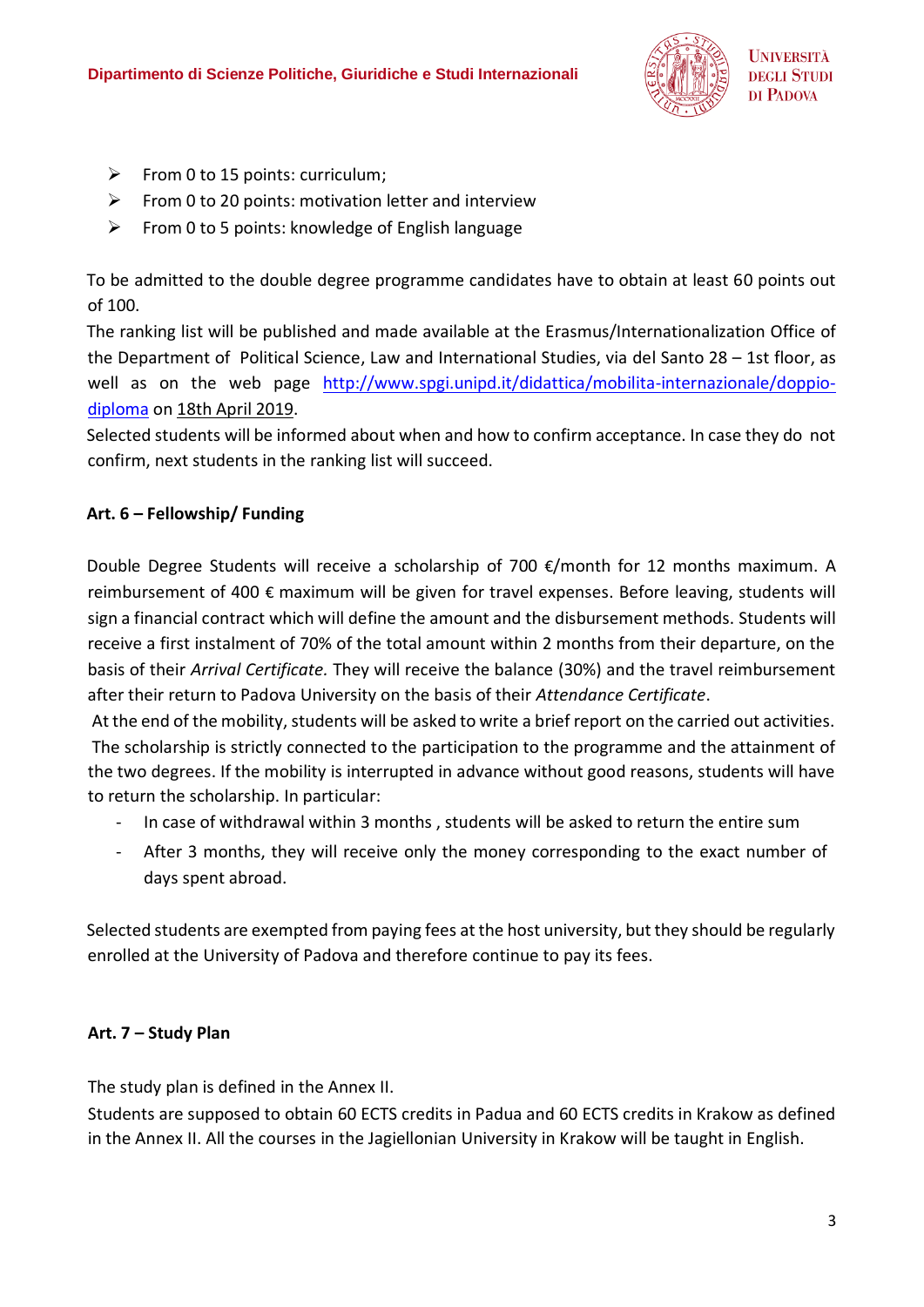

**ANNEX I**

# **Bando di concorso per 5 posti scambio presso l'Università Jagellonica di Cracovia (Polonia) nell'ambito del percorso internazionale in "European and Global Studies" per il rilascio del doppio titolo a. a. 2019/2020**

## **MODULO DI DOMANDA**

La domanda di partecipazione va presentata nelle modalità indicate all'art. 3 del seguente bando presso l'Ufficio Erasmus/Internazionalizzazione del Dipartimento di Scienze Politiche, Giuridiche e Studi Internazionali, primo piano, via del Santo 28 - 35123 Padova entro e non oltre il giorno 10 aprile 2019 ore 13.00.

| Anno Accademico di prima immatricolazione al corso di Laurea Magistrale: 20 ___ /20 ___;<br>$\bullet$<br>n. esami sostenuti nel corso di Laurea Magistrale ______;<br>$\bullet$<br>n. crediti acquisiti nel corso di Laurea Magistrale _____ come risulta da autocertificazione<br>$\bullet$<br>allegata;<br>valutazione media dei voti degli esami sostenuti __/30<br>$\bullet$<br>Voto finale di Laurea Triennale_______<br>$\bullet$<br>Ulteriori informazioni:<br>Il candidato ha usufruito del programma di Erasmus o altri programmi di mobilità<br>internazionale?<br>$Si \Box$ No $\Box$ |  |  |  |
|--------------------------------------------------------------------------------------------------------------------------------------------------------------------------------------------------------------------------------------------------------------------------------------------------------------------------------------------------------------------------------------------------------------------------------------------------------------------------------------------------------------------------------------------------------------------------------------------------|--|--|--|

- In caso affermativo, presso quale sede estera (nome dell'Univeristà e della nazione estera)?

\_\_\_\_\_\_\_\_\_\_\_\_\_\_\_\_\_\_\_\_\_\_\_\_\_\_\_\_\_\_\_\_\_\_\_\_\_\_\_\_\_\_\_\_\_\_\_\_\_\_\_\_\_\_\_\_\_\_\_\_\_\_\_\_\_\_\_\_\_\_\_\_\_\_\_\_\_\_\_

- Per quanti mesi?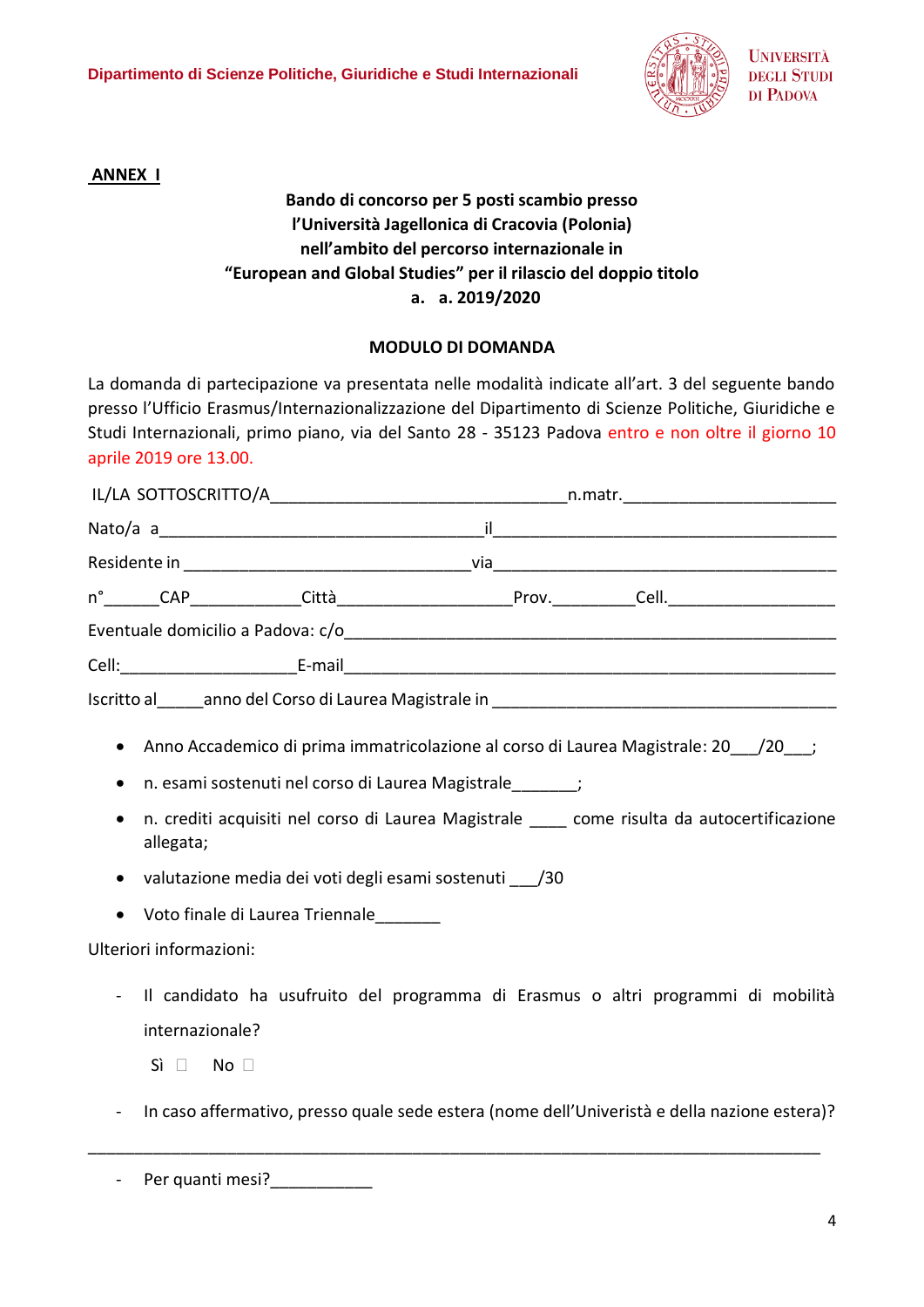

## **CHIEDE**

di partecipare al concorso di 5 posti scambio presso l'Università Jagellonica di Cracovia e si impegna ad usufruire del posto di scambio per l'intero periodo alle condizioni fissate dal bando di concorso in oggetto.

Allega la seguente documentazione:

- Autocertificazione relativa al conseguimento del titolo di laurea triennale con lista degli esami sostenuti e relativi crediti e voti;
- Autocertificazione relativa agli esami superati e i crediti acquisiti nel corrente a. a. 2018/2019;
- $\Box$  Lettera di motivazione in cui il candidato indichi le ragioni per cui intende partecipare;
- Curriculum vitae in formato europeo in *lingua inglese* (reperibile in internet al link <https://europass.cedefop.europa.eu/en/documents/curriculum-vitae> );
- Fotocopia di un documento di identità;

.

 $\Box$  Certificati /Attestati di lingua inglese

Data **Exercise Exercise Exercise Service Service Contract Contract Contract Contract Contract Contract Contract Contract Contract Contract Contract Contract Contract Contract Contract Contract Contract Contract Contract Co** 

Il sottoscritto autorizza il trattamento dei propri dati personali, in base al D. L. vo 101/2018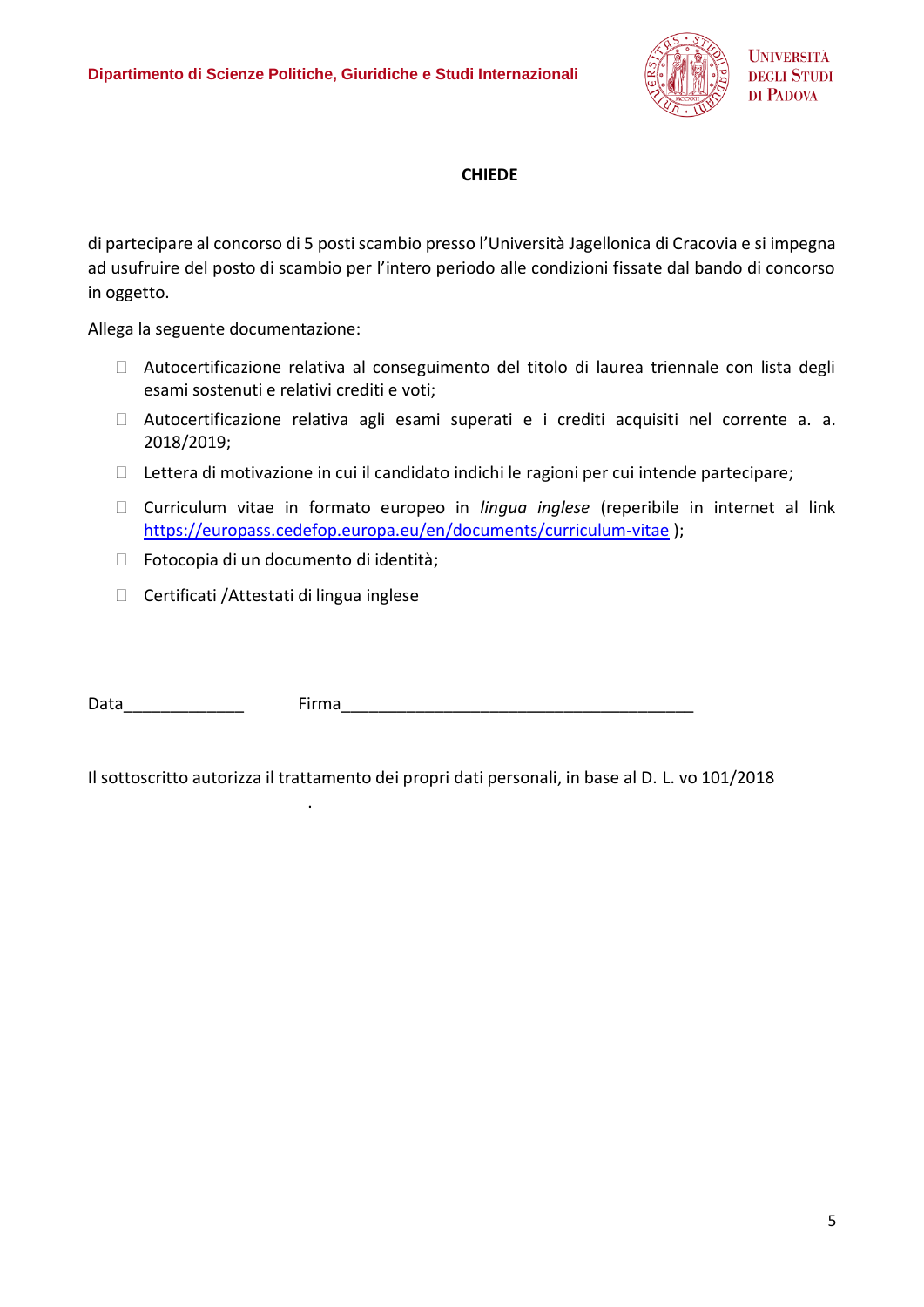

# **Translation**

# **Call for application to the double degree exchange programme for five posts at the University of Krakow, Poland, for students of the course in "European and Global Studies", a. y. 2019/2020**

Please fill in this form and submit it to Erasmus/Internationalization Office, SPGI Department, via del Santo 28 – first Floor, - 35123 Padova (according to art. 3 of this call for application). **Deadline**: **10th April 2019, h. 1 pm.**

**Provide**: Name, enrolment number, birth place, birth date, permanent residence and/or residence in Padua, phone/cellphone, e-mail address.

**Your position as EGoS student:** Year of first enrollment; number of exams passed so far with ECTS credits and marks.

**Further information:** have you received an Erasmus or other scholarship in the past? If yes, in which University and for how long?

With this form you apply to participate to the selection of 5 exchange posts at the University of Krakow at the conditions set forth in the Call for applications.

Along with the information above, you enclose: Letter of motivation, CV in English, Photocopy of passport or ID document, other documents (English proficiency certificates, further information, etc.).

(you give your permission to the use of the personal data provided, in accordance with D. L.vo 101/2018).